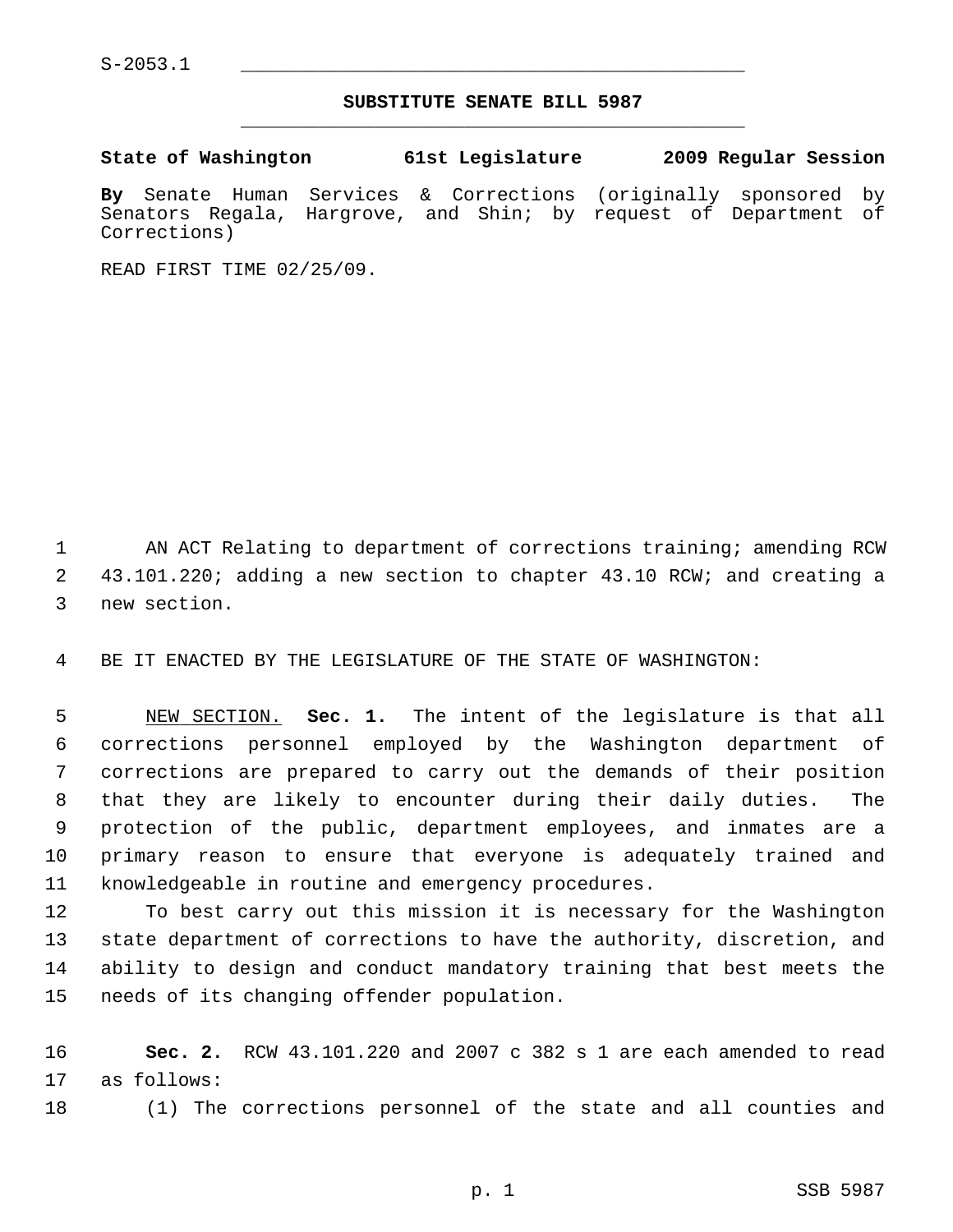1 municipal corporations initially employed on or after January 1, 1982, 2 shall engage in basic corrections training which complies with 3 standards adopted by the commission. The training shall be 4 successfully completed during the first six months of employment of the 5 personnel, unless otherwise extended or waived by the commission, and 6 shall be requisite to the continuation of employment.

 7 (2) The commission shall provide the training required in this 8 section, together with facilities, supplies, materials, and the room 9 and board for noncommuting attendees.

 (3)(a) Subsections (1) and (2) of this section do not apply to the Washington state department of corrections prisons division. The Washington state department of corrections is responsible for 13 identifying training standards, designing curricula and programs, and providing the training for those corrections personnel employed by it. 15 In doing so, the secretary of the department of corrections shall consult with staff development experts and correctional professionals both inside and outside of the agency, to include soliciting input from labor organizations.

 (b) The commission and the department of corrections share the responsibility of developing and defining training standards and providing training for community corrections officers employed within the community corrections division of the department of corrections.

23 NEW SECTION. **Sec. 3.** A new section is added to chapter 43.10 RCW 24 to read as follows:

25 (1) All new corrections personnel employed by the Washington state 26 department of corrections shall, within a period to be determined by 27 the secretary of the department of corrections, successfully complete 28 core training requirements prescribed or obtain a waiver or extension 29 of the core training requirements from the secretary.

30 (2) Within a period to be determined by the secretary of the 31 Washington state department of corrections after completion of the core 32 training requirements of this section, corrections personnel employed 33 by the department shall successfully complete all remaining 34 requirements for career level certification prescribed by the secretary 35 applicable to their position or rank, or obtain a waiver or extension 36 of the career level training requirements from the secretary.